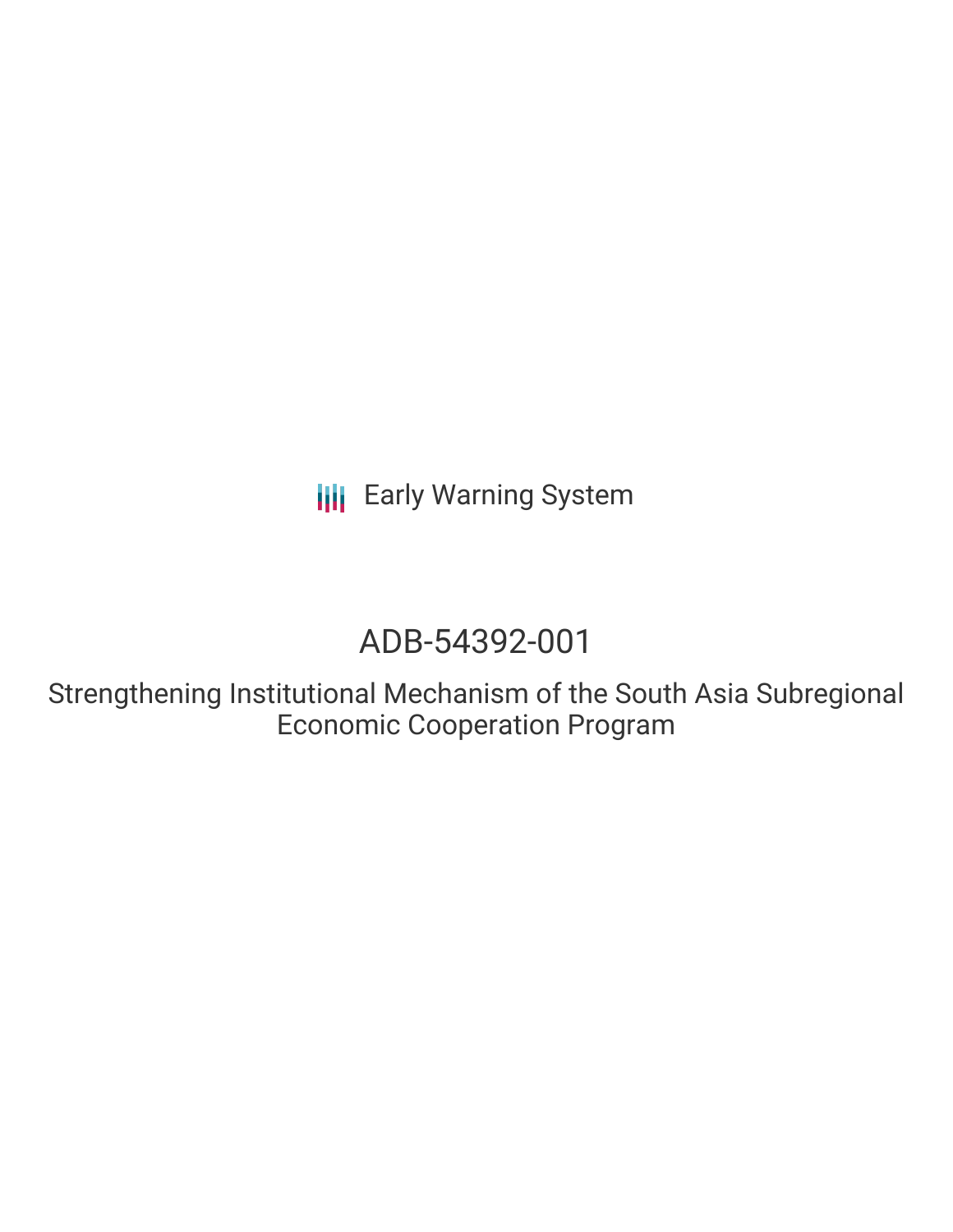

### Early Warning System Strengthening Institutional Mechanism of the South Asia Subregional Economic Cooperation **Drogram**

### **Quick Facts**

| Bangladesh, Bhutan, India, Maldives, Myanmar, Nepal, Sri Lanka |
|----------------------------------------------------------------|
| Asian Development Bank (ADB)                                   |
| Proposed                                                       |
|                                                                |
| Regional                                                       |
| Energy, Industry and Trade, Technical Cooperation, Transport   |
| Fund                                                           |
| $$0.90$ million                                                |
|                                                                |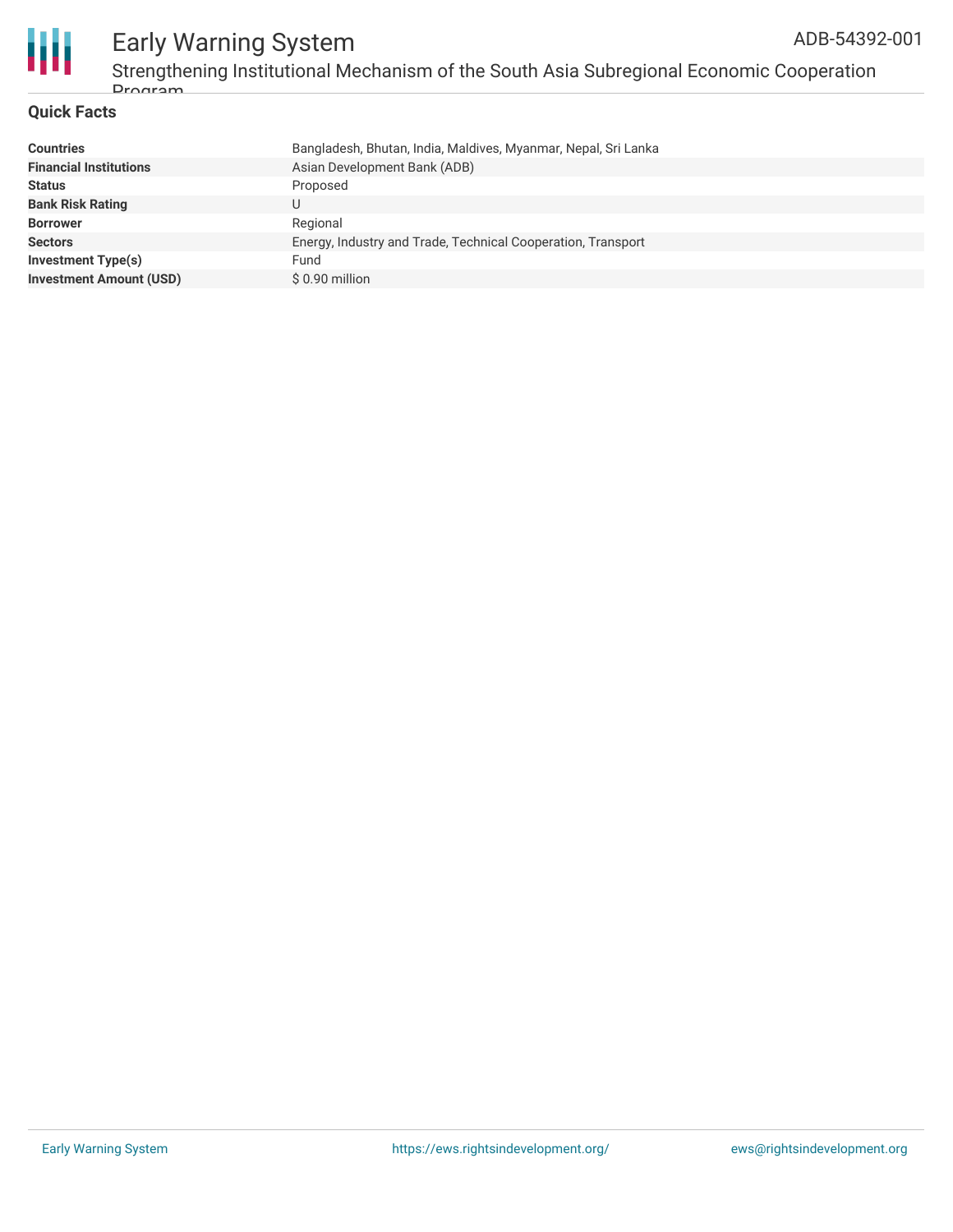

#### Early Warning System Strengthening Institutional Mechanism of the South Asia Subregional Economic Cooperation **Drogram** ADB-54392-001

### **Project Description**

According to the bank's website, "The TA will be aligned with the impact of economic cooperation and integration between SASEC member countries, and between SASEC and its neighboring subregions accelerated. The proposed outcome will be the implementation of SASEC programs, projects, and initiatives accelerated. The outcome will be achieved through the following outputs (i) national institutional mechanisms enhanced; (ii) working groups for program-, project-, and task-related initiatives and issues strengthened; (iii) SASEC Secretariat operationalized; and (iv) capacity of SASEC member countries to plan, implement, and monitor projects and initiatives strengthened."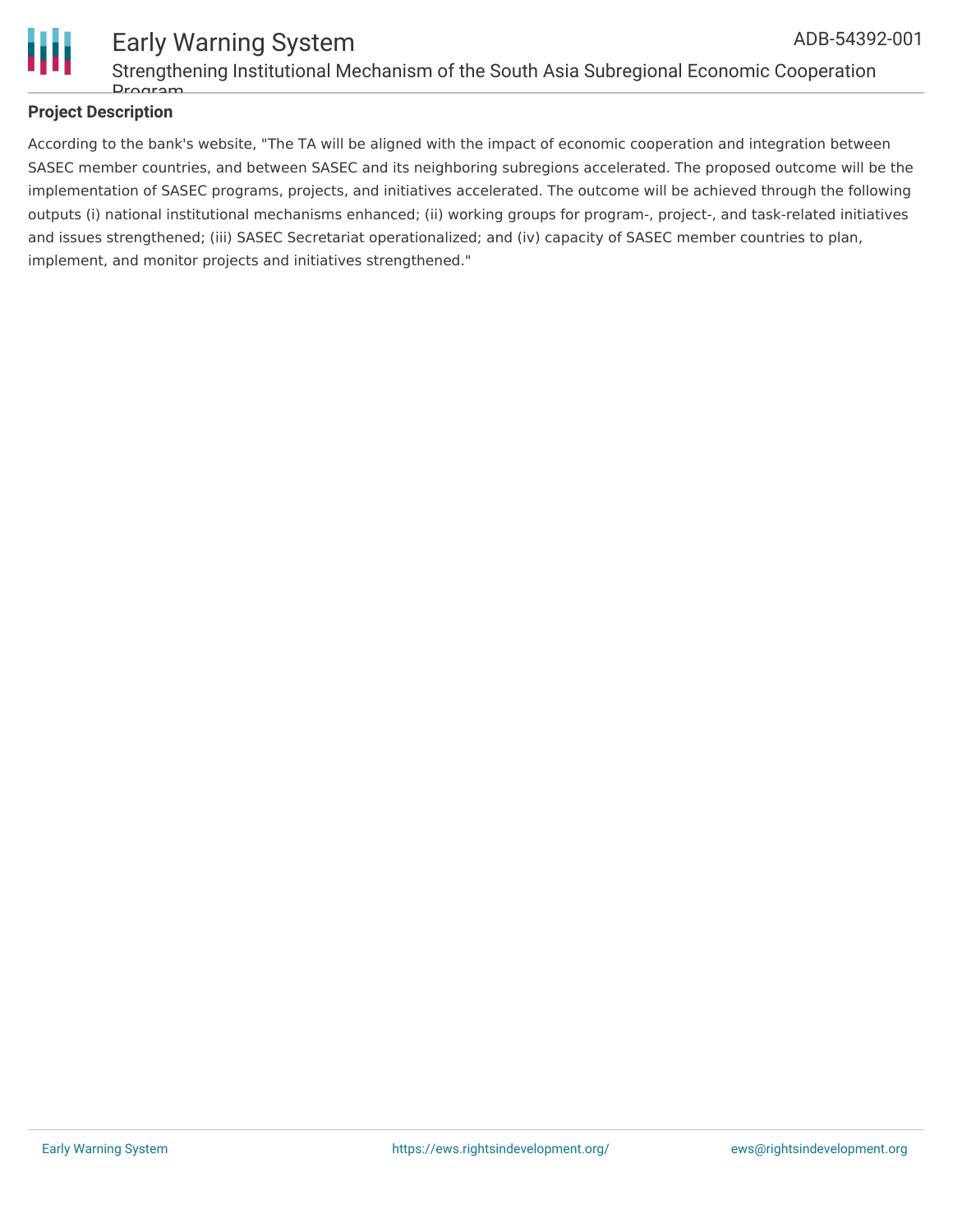

# Early Warning System

Strengthening Institutional Mechanism of the South Asia Subregional Economic Cooperation Drogram

### **Investment Description**

Asian Development Bank (ADB)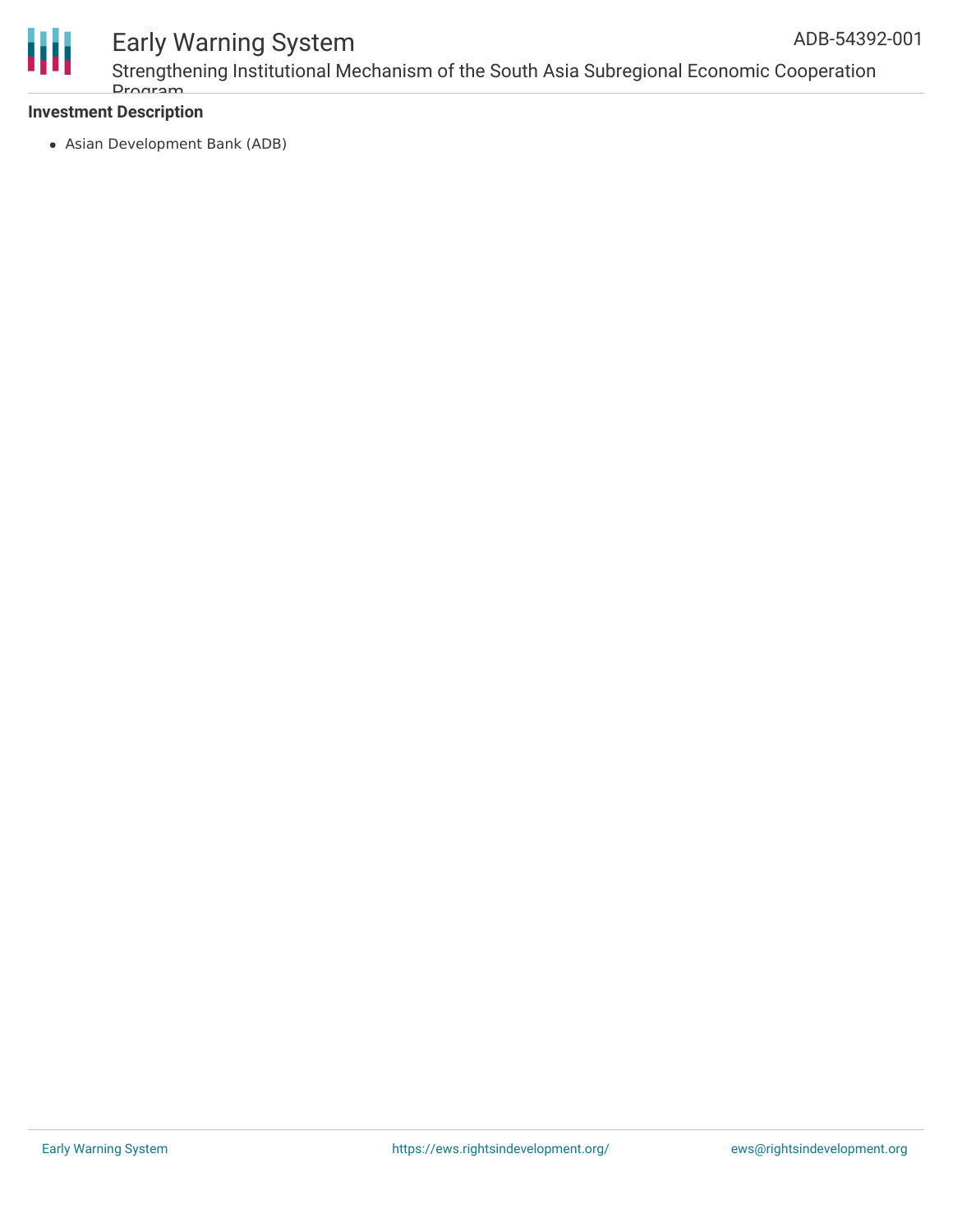



### Early Warning System Strengthening Institutional Mechanism of the South Asia Subregional Economic Cooperation

### **Contact Information** Drogram

Responsible ADB Officer Hayashi, Tadateru Responsible ADB Department South Asia Department Responsible ADB Division Regional Cooperation and Operations Coordination Div, SARD Executing Agencies Asian Development Bank Hayashi, Tadateru, thayashi@adb.org 6 ADB Avenue, Mandaluyong City 1550, Philippines

### **ACCESS TO INFORMATION**

You can submit an information request for project information at: <https://www.adb.org/forms/request-information-form>

ADB has a two-stage appeals process for requesters who believe that ADB has denied their request for information in violation of its Access to Information Policy. You can learn more about filing an appeal at: <https://www.adb.org/site/disclosure/appeals>

### **ACCOUNTABILITY MECHANISM OF ADB**

The Accountability Mechanism is an independent complaint mechanism and fact-finding body for people who believe they are likely to be, or have been, adversely affected by an Asian Development Bank-financed project. If you submit a complaint to the Accountability Mechanism, they may investigate to assess whether the Asian Development Bank is following its own policies and procedures for preventing harm to people or the environment. You can learn more about the Accountability Mechanism and how to file a complaint at: <http://www.adb.org/site/accountability-mechanism/main>.